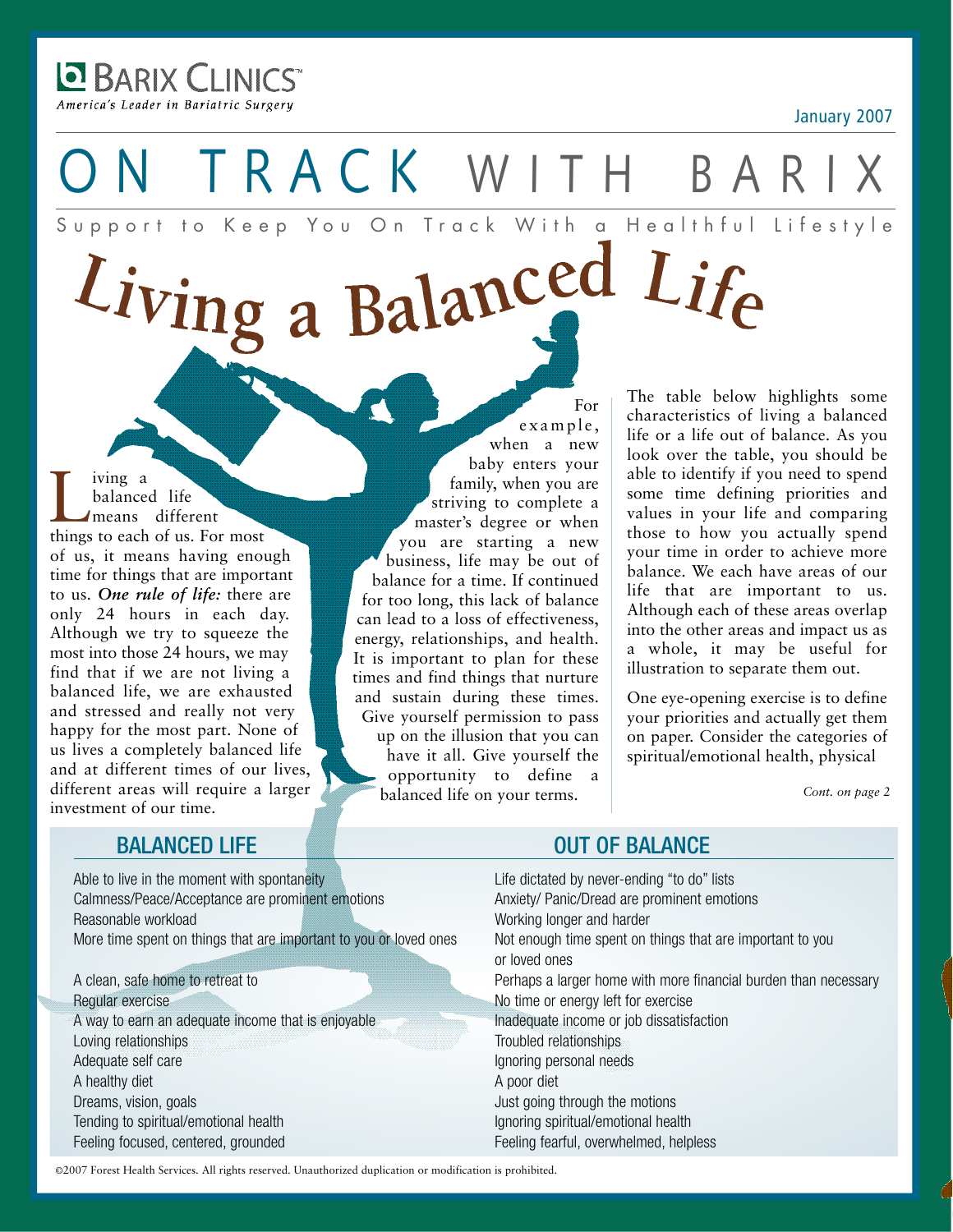#### *Balanced,* cont. from page 1

health, family life/social relationships, and professional life/financial stability. If these categories don't cover the major elements of your life, create categories that do. What is the value of each of these to you at this particular point in time? Try to prioritize. It may be helpful to visualize yourself looking back over your life at a later point in time. What do you want to accomplish with your life? What legacy do you want to leave? The answers can help to guide the decisions that you make and help you to prioritize what you do with the time that you have each day.

Next compare the values and priorities that you have defined and compare them to how you currently spend your time. Take a week to do this. Keep track of your time using time management software, a spreadsheet or just a few sheets of paper. Just writing it down at one time is not often accurate. After you see how you actually spend your time, analyze it. How much of your time are you spending on things that do not reflect your values and priorities? Have you scheduled time for your spiritual and emotional

- *• Find passion. If you don't know what your purpose in life is, start by making a list of the things that you would like to do before you die.*
- *Consciously slow down….slow your walk, your talk, your breathing, your eating. Notice things around you. Notice how calming it is to breathe slowly. Notice the taste and texture of the food you are eating.*
	- *Resist the urge to purchase the next "big thing" or to buy into the culture of having to have it all and do it all.*

health? What are you doing that is not important and not necessary? Can you make adjustments to spend that time on things that are of greater value to you or those you care about? Let go of all of the constraints that hold you back and on paper design a perfectly balanced life realizing that the achievement of this balanced life is not the goal—moving towards it and learning to spend your time on the things in your life that are important are.

For example, after looking at your values, you may decide to make some adjustments in your financial requirements to allow you to leave your stressful job, go back to school or start a new business that is more in line with what you find important in life. You have more empowering choices than you realize. As you reclaim your power, you will be living your life from choice rather than on autopilot.

As you begin to begin to better align your time with your priorities, you may be surprised to find how much the different areas of your life

- *• Say "no" to activities that don't enhance your own life or those of the people you love. Can you delegate or hire someone else to do them? For instance, is it really necessary that you mow the lawn and weed each week?*
- *• Be creative and see where different parts of yourlife can overlap. Go dancing with your spouse instead of going to the gym by yourself. If your office is amenable, bring your child to work one day. Older children can pull files or do other minor office tasks. You also might look into a job-sharing arrangement to give you more time at home.*
- *• Take time for quiet reflection in the morning and begin your day with calmness, clarity and focus to prepare for the day's challenges. Start each day with a sense of gratitude and openness.*

overlap. For example, taking the time to exercise for your physical health affects your mental, spiritual and emotional health as well. Starting out on a walk, you may find yourself upset. As you continue the walk, your mind clears as you process what is bothering you. You then notice the setting sun and your spirit is renewed. You begin to picture all of the things in your life that you are grateful for and your emotional state is elevated. Think about the impact on all aspects of your life if you made the decision to have weight loss surgery. Your physical, mental, spiritual, and emotional health can all be positively impacted. Many people have found the ability to move into better paying jobs, the ability to participate more with their children's activities, feel more like going out and doing things, and have more energy to pursue their dreams after bariatric surgery. Purposely living your life based upon your values can be very powerful.

- *• Cultivate relationships. People who have a lot of social support are happier. Developing compassion, patience and tolerance for others will go a long way to having better relationships with people.*
- *• Consider signing up for a class or joining a group if you need to expand the number of relationships in your life. Surround yourself with positive people. Limit time spent with negative people who drain your energy.*
- *• Get your body moving. Study after study has shown that exercise lifts mood and enhances the quality of life.*
- *• Take healthy risks. Be willing to leave your comfort zone for something that is important to you.*

*for getting your life in better balance* TIPS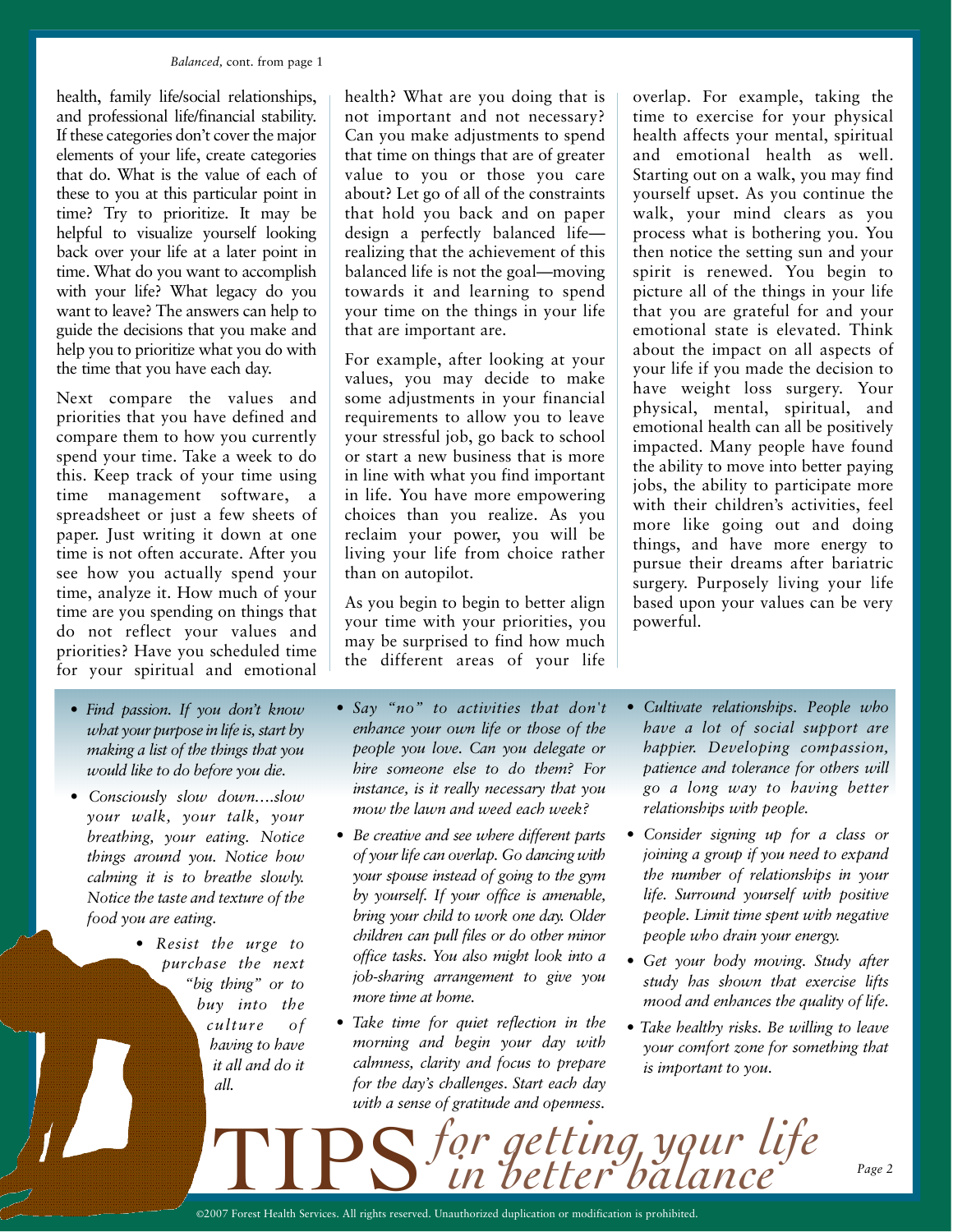# Planning for

s you work your way through<br>the requirements to have<br>down on paper the reasons for your the requirements to have surgery, take the time to put down on paper the reasons for your decision to have surgery. Post your list of reasons in a place that will catch your attention during the day to keep you inspired. This list can help you through difficult times…taking another day off of work for a cardiology clearance, dealing with the insurance company, working to get a few pounds off prior to surgery, giving up cigarettes or just the process of waiting.

Often people experience some anxiety about the surgery itself. Having this list of reasons to have the surgery can help to calm your concerns. The list can also be useful after the surgery when others are eating around you and you are still on the full liquid stage or you need a little extra motivation to get your walking in on a rainy day.

*So, what are your reasons?* Are they health related? Do you want to be able to keep up with your children? Are you seeking more energy? Would you like to shop in a department store? Is your weight holding you back from achieving your dreams? Are you hoping for advancements at work? Take the time to list your reasons. Keep it realistic—having surgery and losing weight will not change everything—but it can have a very positive impact on many areas of your life. Share your list with those who may be skeptical about your decision to have surgery if you wish. Type them out in fun colorful fonts. When you get frustrated or discouraged, they will be there to remind you what this is all about.

# NUTRITION NIBBLER

new study published in the Journal of the American Medical<br>Association provides specific lifestyle habits and signs that lead to<br>living a long, healthy life. The study looked at men and found that<br>those at middle age who d Association provides specific lifestyle habits and signs that lead to living a long, healthy life. The study looked at men and found that those at middle age who did not smoke, drank no more than 2 alcoholic drinks a day, had normal blood sugar and blood pressure, were not overweight and had physical strength had a 2/3 chance of reaching the age of 85. Those without all of those characteristics had only a 20% chance of reaching 85 years of age.

The quality of life was also closely tied to these six risk factors. Those who had all six risk factors (smoking, drinking more than three alcoholic drinks daily, high blood sugar, high blood pressure and a lack of physical strength) had only a 9% chance of being healthy if they did make it to age 85. Those without any of the risk factors had a 55% chance of having good health at age 85.

*Bottom line: Healthful lifestyle habits can have an impact on the quality and length of life.*

# WORKE P N

I found two items that are very helpful to me. The first is a book titled, *"The Complete Book of Food Counts"* by Corinne T. Netzer. The book counts calories, carbohydrates, protein, cholesterol, sodium, fat, and fiber. There are 910 pages of food products listed, including restaurants like Bob Evans. I bought this book at Wal-Mart for \$7.99.

The next find is Vitaminder. This is an electronic device the size of a calculator. It stores a one-week



history. It is able to store calorie, fat, protein, and fiber counts for daily amounts consumed. You can find information at www.vitaminder.com.

~Submitted by Lorrie A



# **RECONSTRUCTIVE SURGERY**

**To receive a free reconstructive surgery guide, call 800-282-0066 or send us an email at** rc@barixclinics.com with your **name and contact information.**

Our reconstructive surgery program is currently performed at our centers in Michigan, Ohio, Illinois and Pennsylvania. Call us today for more information!

**SUBSCRIBE to** *On Track With Barix* **at:** www.barixclinicsstore.com/newsletter.html